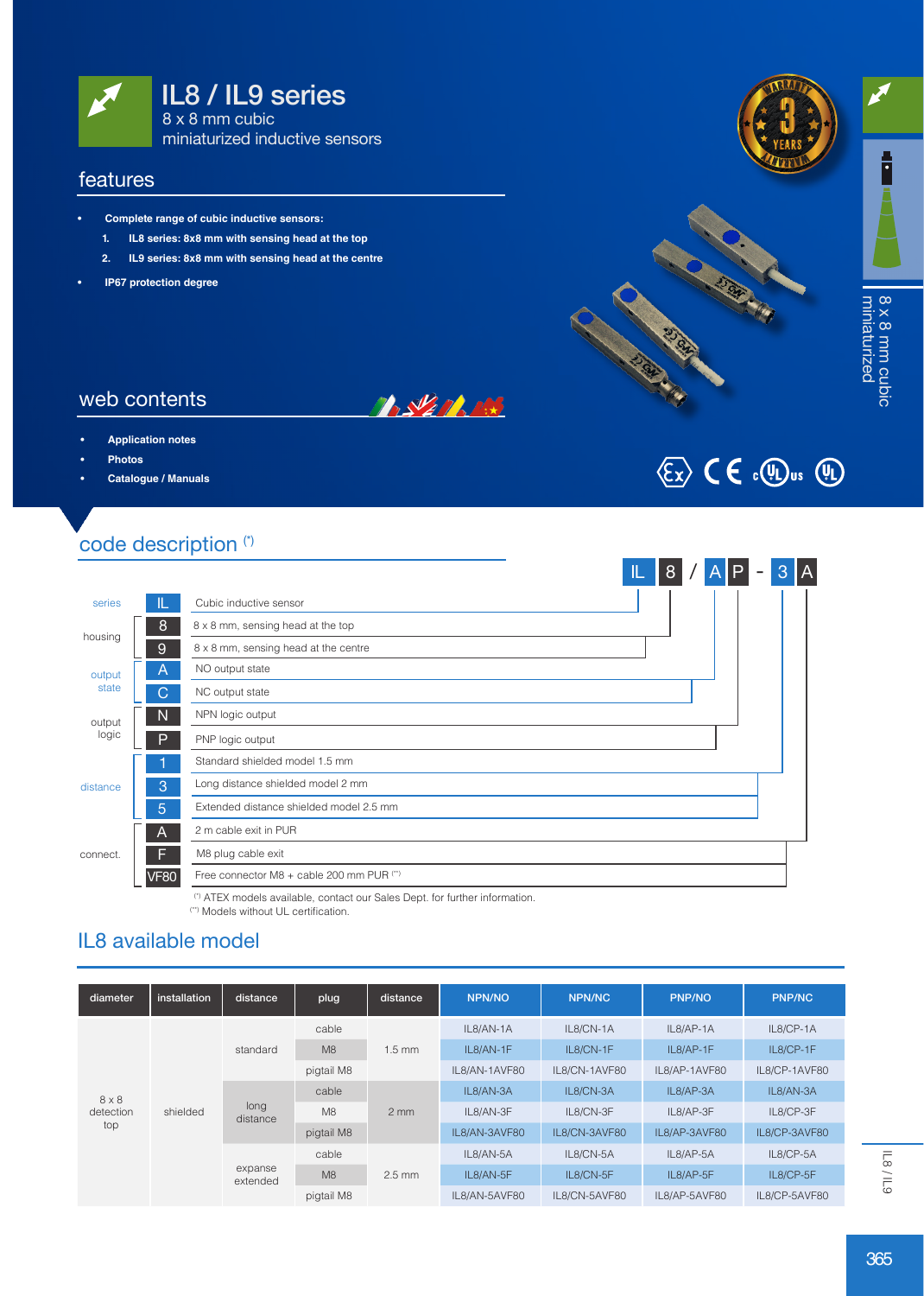# IL9 available models

| diameter<br>(mm)    | installation | distance            | plug           | distance<br>(mm) | <b>NPN/NO</b> | <b>NPN/NC</b> | <b>PNP/NO</b> | <b>PNP/NC</b> |
|---------------------|--------------|---------------------|----------------|------------------|---------------|---------------|---------------|---------------|
|                     | shielded     | standard            | cable          | 1.5              | IL9/AN-1A     | IL9/CN-1A     | IL9/AP-1A     | IL9/CP-1A     |
|                     |              |                     | M8             |                  | IL9/AN-1F     | IL9/CN-1F     | IL9/AP-1F     | IL9/CP-1F     |
|                     |              |                     | pigtail M8     |                  | IL9/AN-1VF80  | IL9/CN-1VF80  | IL9/AP-1VF80  | IL9/CP-1VF80  |
| $8 \times 8$        |              | long<br>distance    | cable          | $\overline{2}$   | IL9/AN-3A     | IL9/CN-3A     | IL9/AP-3A     | IL9/AN-3A     |
| detection<br>center |              |                     | M <sub>8</sub> |                  | IL9/AN-3F     | IL9/CN-3F     | IL9/AP-3F     | IL9/CP-3F     |
|                     |              |                     | pigtail M8     |                  | IL9/AN-3VF80  | IL9/CN-3VF80  | IL9/AP-3VF80  | IL9/CP-3VF80  |
|                     |              | expanse<br>extended | cable          | 2.5              | IL9/AN-5A     | IL9/CN-5A     | IL9/AP-5A     | IL9/CP-5A     |
|                     |              |                     | M8             |                  | IL9/AN-5F     | IL9/CN-5F     | IL9/AP-5F     | IL9/CP-5F     |
|                     |              |                     | pigtail M8     | IL9/AN-5VF80     | IL9/CN-5VF80  | IL9/AP-5VF80  | IL9/CP-5VF80  |               |

# technical specifications

according to IEC EN 60947-5-2

|                             | $IL8/*-1* IL9/*-1*$ | IL8/**-3* IL9/**-3*                                                            | IL8/**-5* IL9/**-5* |  |  |  |  |
|-----------------------------|---------------------|--------------------------------------------------------------------------------|---------------------|--|--|--|--|
|                             | <b>HORNE</b>        |                                                                                |                     |  |  |  |  |
| nominal sensing distance    | $1.5 \text{ mm}$    | $2 \, \text{mm}$                                                               | $2.5$ mm            |  |  |  |  |
| operating distance          | $01.21$ mm          | $01.62$ mm                                                                     | $02.02$ mm          |  |  |  |  |
| hysteresis                  |                     | 120%                                                                           |                     |  |  |  |  |
| standard target             |                     | 8x8 mm FE360                                                                   |                     |  |  |  |  |
| repeatibility               |                     | 5% @UB=2030 V; Ta = 23°C ±5°C                                                  |                     |  |  |  |  |
| operating voltage           |                     | 1030 Vcc                                                                       |                     |  |  |  |  |
| max. ripple content         |                     | $\leq 10\%$                                                                    |                     |  |  |  |  |
| output current              |                     | $\leq$ 200 mA                                                                  |                     |  |  |  |  |
| output voltage drop         |                     | $\leq 1.5$ V @ 200 mA                                                          |                     |  |  |  |  |
| no-load supply current      |                     | $\leq 10$ mA                                                                   |                     |  |  |  |  |
| logic output                |                     | PNP or NPN                                                                     |                     |  |  |  |  |
| output state                |                     | NO or NC                                                                       |                     |  |  |  |  |
| leakage current             | $\leq 10 \mu A$     |                                                                                |                     |  |  |  |  |
| switching frequency         | $\leq$ 5 kHz        |                                                                                |                     |  |  |  |  |
| power on delay              |                     | $\leq 50$ ms                                                                   |                     |  |  |  |  |
| ambient temperature range   |                     | $-25^{\circ}$ C +70 $^{\circ}$ C                                               |                     |  |  |  |  |
| temperature drift of Sr     |                     | $\leq 10\%$                                                                    |                     |  |  |  |  |
| short circuit protection    |                     | $\bullet$                                                                      |                     |  |  |  |  |
| induction protection        |                     |                                                                                |                     |  |  |  |  |
| voltage reversal protection |                     | $\bullet$                                                                      |                     |  |  |  |  |
| shocks and vibrations       |                     | IEC 60947-5-2                                                                  |                     |  |  |  |  |
| <b>LED<sub>s</sub></b>      |                     | yellow (output state)                                                          |                     |  |  |  |  |
| protection degree           |                     | IP67                                                                           |                     |  |  |  |  |
| <b>EMC</b>                  |                     | in conformity with the EMC Directive<br>according to IEC 60947-5-2             |                     |  |  |  |  |
| housing material            |                     | AISI303 stainless steel housing                                                |                     |  |  |  |  |
| active head material        |                     | PBT                                                                            |                     |  |  |  |  |
| connection                  |                     | M8 plug cable exit / 2m PUR cable exit / / M8 plug + 200 mm pigtail cable exit |                     |  |  |  |  |

# correction factors

| code      | steel FE 360 | copper | alluminium | <b>brass</b> | stainless steel |
|-----------|--------------|--------|------------|--------------|-----------------|
| IL8/AP-1F |              | 0.15   | 0.12       | 0.25         | 0.61            |
| IL8/AP-3F |              | 0.21   | 0.15       | 0.27         |                 |
| IL8/AP-5F |              | 0.22   | 0.17       | 0.26         | 0.60            |
| IL9/AP-1F |              | 0.16   | 0.11       | 0.22         |                 |
| IL9/AP-3F |              | 0.19   | 0.15       | 0.25         | 0.61            |
| IL9/AP-5F |              | 0.18   | 0.16       | 0.26         | 0.58            |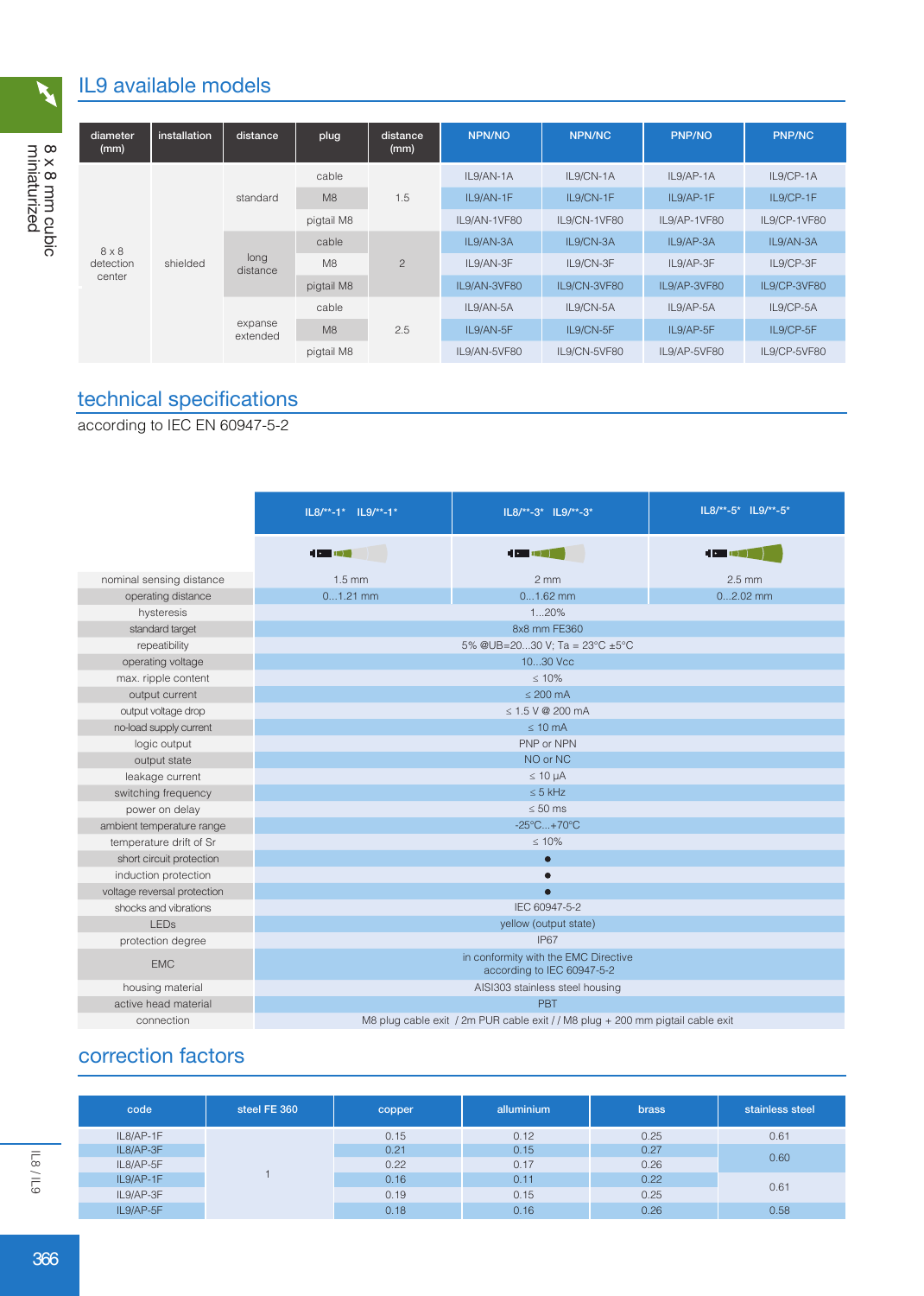## electrical diagrams of the connections



### plug

## response diagram



## response diagram